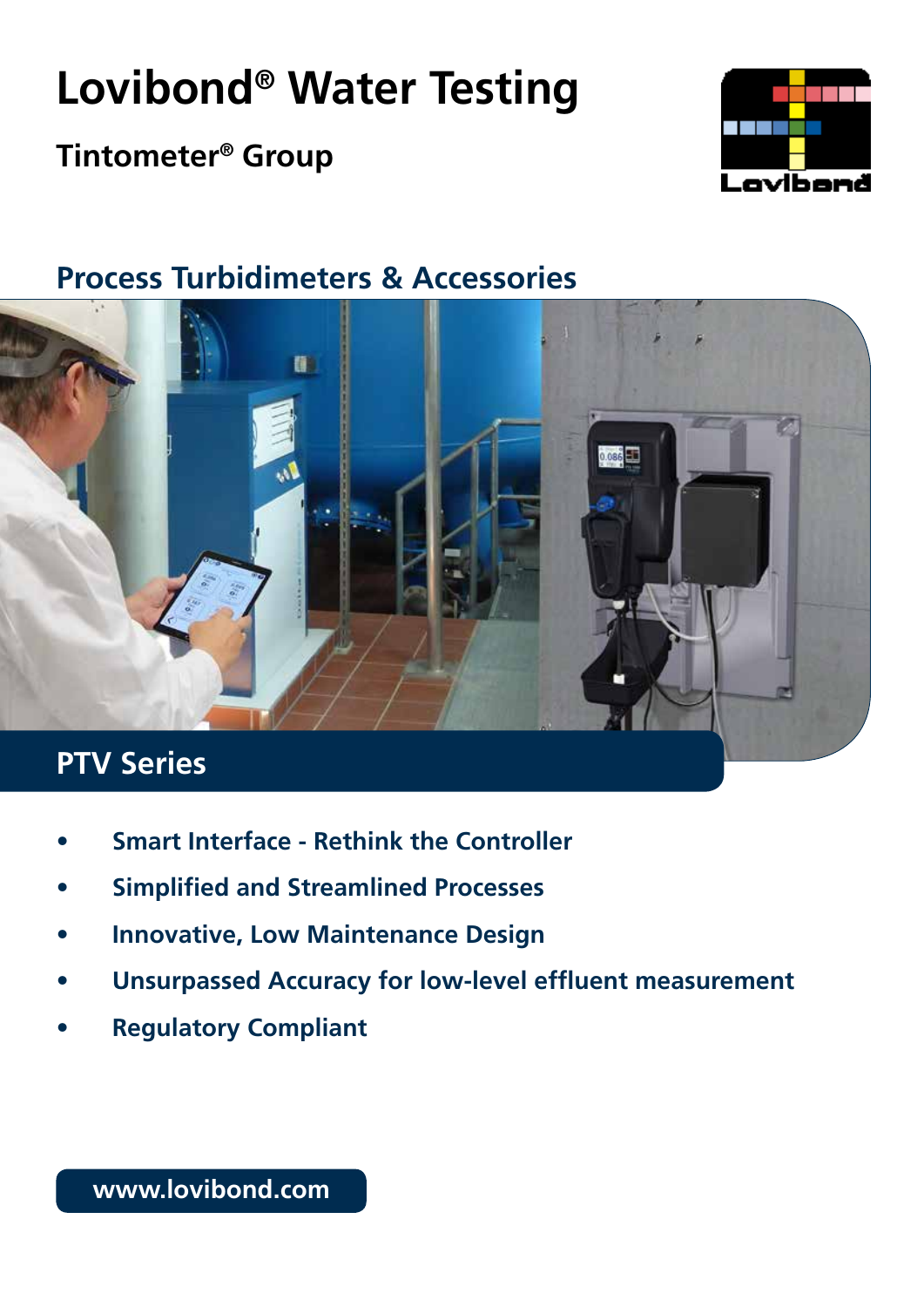

Turbidity is the key measurement parameter for determining drinking water quality.

To develop this instrument, Lovibond® Tintometer® assembled a team of globally recognized turbidity experts. We tasked them with creating a new process instrument that addresses all of the issues customers struggle with while using their current turbidity systems. These advancements, along with the addition of state-of-the-art communications and user interface make the PTV 1000 and PTV 2000 the next generation of process turbidimeters.

#### **Process Simplified - A New Approach**

Details Matter. The development of the PTV Series considered every aspect of process turbidity workflow - from installation and setup; daily measurement and control; routine procedures such as calibration, verification and maintenance; to data collection and management.

We have created a secure system with significantly reduced complexity, allowing users to interact with an unlimited number of turbidimeters using a single mobile device App. This approach eliminates the requirement of dedicated controllers for each instrument and allows maximum flexibility as your needs and regulatory requirements change in the future.

Readings and alarms are communicated on the instrument display, the mobile device and the SCADA system - wherever you are, whenever you need it.

### **A User Inspired System**

#### **Smart User Interface - Rethink the Controller**

We've replaced the need for a traditional controller with the familiar interface of a smart device. By utilizing a mobile device app, the user experience is enhanced by allowing quick and easy data viewing, calculation of statistics and access to operator instructions and useful tips.

The app is designed to control any aspect of process turbidity measurement. A maximum of three 'clicks' on your mobile device will take you where you need to be! The app can be utilized with a *Bluetooth®* connection, or can by utilized with a direct USB connection.

The PTV 1000 also has a local touch screen display that allows users to set basic testing parameters and perform basic operations.

#### **Designed to Save**

Save time, money and water by using the PTV system. These instruments are optimized for drinking water applications with unsurpassed low range accuracy. (below 1 NTU) It has a variety of features that help users save.

The design features a long-lasting LED light source and patentpending bubble exclusion system which will deliver accurate and ultra-stable measurements. Combined with the heated optical assembly, we have eliminated the chance for condensation and fogging - no desiccants needed!

The flow body is easy to clean - there are no "nooks and crannies" where particles can settle. The body can be easily drained for cleanings and calibration with quick-connect fixtures and collecting a "grab sample" for verification is easier than ever with no need to disconnect tubing to access the sample.

The low volume flow body (70% less volume than competitive units) provides faster response to turbidity spikes and uses far less water and calibration standards. In addition, the optimal flow rate of the instrument is 30 TO 150 ml per minute, which over the lifetime of the instrument translates to over 1 million gallons of water saved versus competitive instruments!

#### **Regulatory Compliant**

The PTV Series has instruments that meet EPA and ISO regulatory requirements.

The instrument can easily be configured with additional features such as integrated flow indication, digital communication protocols and *Bluetooth®* connectivity.

Lovibond® Tintometer® also supplies everything the users need for calibration and verification protocols as well as other key accessories to provide a single source for turbidity measurement.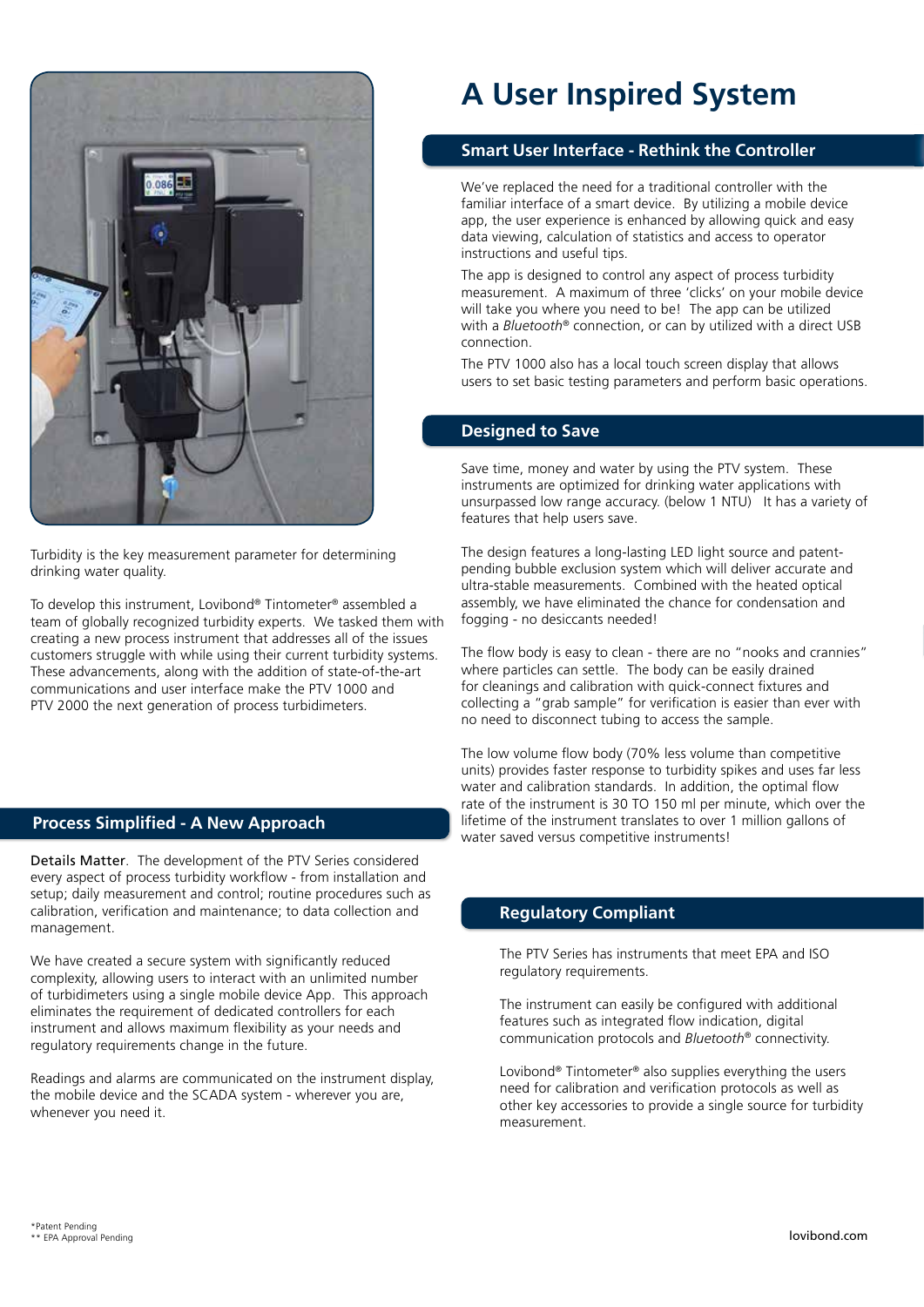#### **Fluidics Manager**

#### Sample Management Simplified

The Fluidics Manager is an additional accessory that streamlines sample flowing into and out of the instrument. This eliminates the need to install and maintain separate devices to control sample entering and exiting the sensor.

- Control sample flow rate into the Flow Body turn the knob on the front of the Fluidics manager to adjust sample flow.
- Easily Drain Flow Body for cleaning and calibration purposes. Simply use the provided quick-connect drain valve and the contents of the Flow Body instantly drains with no mess.
- Manage sample flow out of the Flow Body no need to "create your own" funneling systems to take the sample to drain.

For quick and easy installation, the Fluidics Manager can be mounted to the optional instrument panel. Users may also choose to mount the Fluidics Manager directly to the wall or existing panel installation.

| <b>Description</b>          | <b>Part Number</b> |  |
|-----------------------------|--------------------|--|
| Fluidics Manager            | 19806-056          |  |
| Rotometer, 25 to 100 ml/min | 19806-087          |  |

#### **Panel Mounting System**

#### A Place for Everything

The Panel Mount is an additional accessory that aids in the installation of key instrument components and accessories.

- Easy Mount / Placement of key components and accessories
	- Secure the Fluidics Manager in the correct place for quick connect fitting.
	- Easily mount the junction box with pre-drilled holes
	- Place the Constant Head Device on the side of the panel using the pre-drilled holes
- Safely Store Measurement Module during cleaning add the Smart Device Mount and go "hands-free"
- Cable Management keeps the cable between the instrument and junction box neatly organized and out of the way.
- Smart Device Mount there's a place to quickly and safely attach your smart device, keeping your hands free to perform required maintenance or other services. You can even plug in the device into the USB port on the Junction Box to charge or leave it permanently mounted on the panel.
- Hang the T-CALplus Standards on the optional hook

| <b>Description</b>                                                     | <b>Part Number</b> |
|------------------------------------------------------------------------|--------------------|
| <b>Mounting Panel</b><br>Includes Hook for hanging T-CALplus Standards | 19806-088          |
| <b>Constant Head Device</b>                                            | 19806-058          |
| Hook for T-CALplus™ Bag<br>569                                         |                    |
| <b>Smart Device Mount</b>                                              | 19806-521          |
| lovibond com                                                           |                    |

lovibond.com



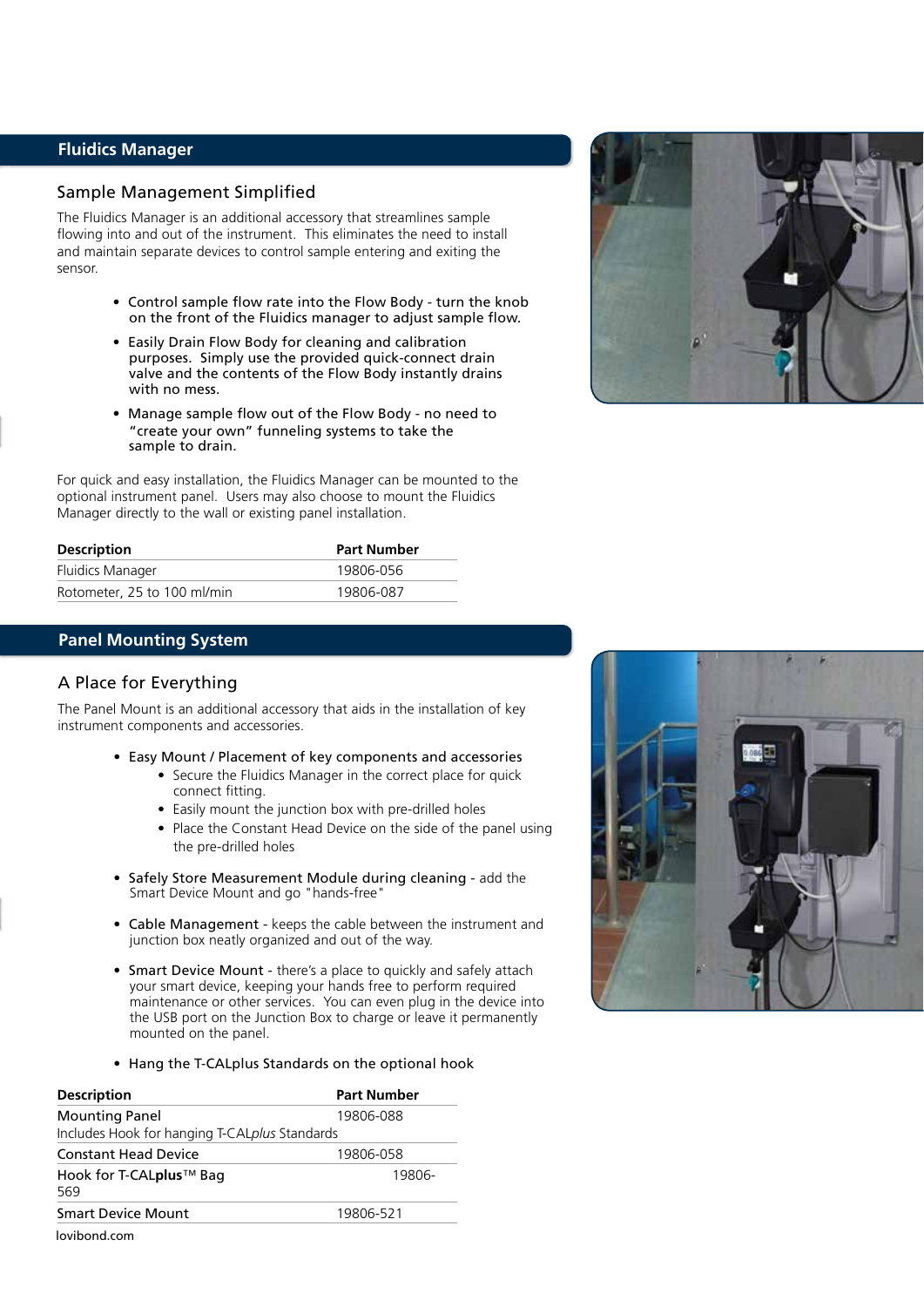### **Two Ways to Interface**

#### **Touchscreen Interface**

All PTV Series instruments are supplied with an integrated touchscreen. All measurement settings and routine functions such as calibration can be managed directly with the touchscreen without the need for additional devices.

#### **No Extra Pieces to Install**

- Built directly into Sensor With no extra devices to purchase or install in order to control the instrument, setting up your instrument for the first time is quick and easy. Simply connect the Measurement Module to the power supply and it's ready to go!
- Control key aspects of measurements Initialize the instrument, control settings, set security preferences directly with the touchscreen.

#### **Intuitive Menu Screens**

- Follow the Prompts It's easy to perform routine procedures such as calibration or verification, because the interface guides you through all of the major steps. Leave the manual behind - Simply follow the on-screen prompts to quickly perform key operations.
- Simple Menu Structures All key settings are organized so that it's easy to find what you're looking for, change settings, or to confirm instrument performance.
- Switch Back-and-Forth While it is not possible to make changes via the touch screen when a sensor is connected to the AquaLXP App via Bluetooth, the menu structures of each interface are set up in the same way making it easy for users to be familiar with both interfaces.

#### **Results That are Easy to See**

- It's big and it's backlit Designed to be viewed from up to 15 feet away, it's easy to get a visual indication that all is well with the turbidimeter.
- Critical test information is always visible In addition to a large display of the current turbidity values, there are visual indications that outputs are active, or being held, or if any alarms are active. If a sensor is configured to include a flow indicator and/or *Bluetooth®* connectivity, these icons will also appear on the touchscreen as active.
- Colors indicate Status Easily monitor flow, reporting outputs and alarm status if the icons are green, everything is performing or functioning as expected. Yellow icons indicate a warning to investigate, while red icons indicate an alarm status or malfunction.
- Keep the gloves on The touchscreen is resistive so it responds to pressure. That means operators get to keep your gloves on (or use a stylus) when updating settings or perform routine service or maintenance procedures.

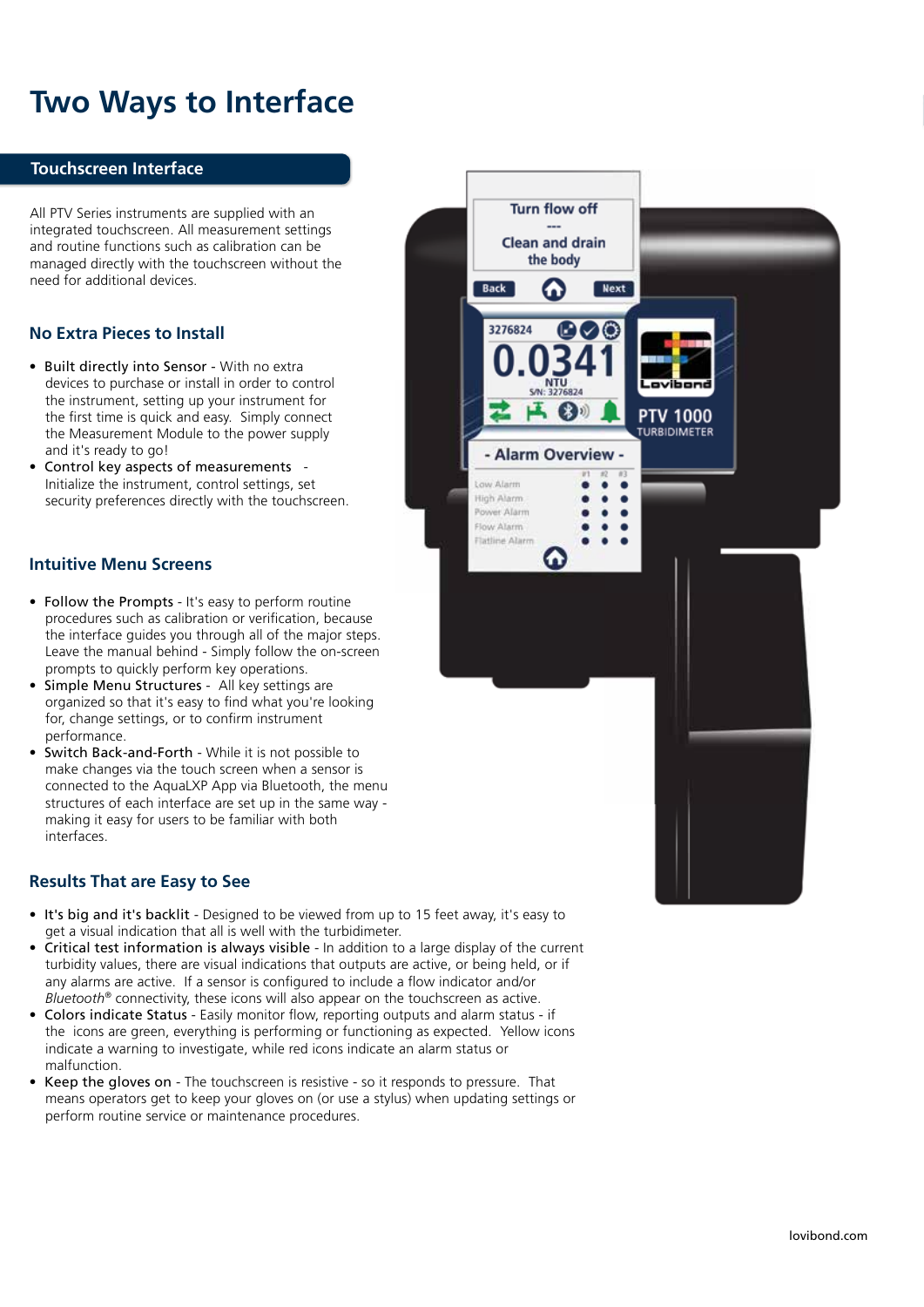#### **AquaLXP**™ **Interface**

The AquaLXP app is an enhanced version of the touchscreen. In addition to being able to perform all of the functions as the touchscreen, users have access to animated instructions of all procedures, advanced data analysis and statistics tools, complete maintenance and repair logs as well as the comfort of using a familiar device.

**Bluetooth***®* is an optional accessory for any PTV sensor. Choosing this feature enables bi-directional communication between the PTV and the AquaLXP app. Using the AquaLXP™ app, one smart device can control all of the sensors in a plant. The app is available for use on iOS*®* and Android*™* devices and can be downloaded from the app stores free of charge.

#### **Step-By-Step Instructions - At Your Fingertips**

- Standardize Procedures Step-by step illustrated instructions are integrated into the app - this ensures everyone has the same set of procedures and that those important details necessary to achieving excellence in measurement are followed.
- Quick and easy access to "pro-tips." Anywhere in the app that the  $\hat{a}$  graphic appears, be sure to click. These pages contain additional information about the instrument and turbidity measurements.
	- Fingertip Access Leave the manual behind! Always have access to the latest features and updated instructions by using the AquaLXP App.



#### **Complete Instrument History**

- Every logged reading, calibration, verification, cleaning or other maintenance performed on a sensor over its lifetime is stored in one place - on the sensor. The AquaLXP™ App allows the user to access that information at any time.
- By connecting to a PTV 1000 Sensor with a smart device, an operator, supervisor or regulator can easily confirm if scheduled verification/calibration procedures, maintenance or cleaning have been performed as planned.

#### **Calculate, Graph and Send Data**

- Easily generate meaningful data Identify trends faster by viewing or exporting the data for a selected time period as a table or as a graph.
- Was there an unexpected or unintended spike in turbidity? Operators can add notes to any data point so that the "why" can be easily referenced in the future.
- Quickly calculate important values, such as upper and lower control limits, and percent compliance over a selected time frame.



lovibond.com

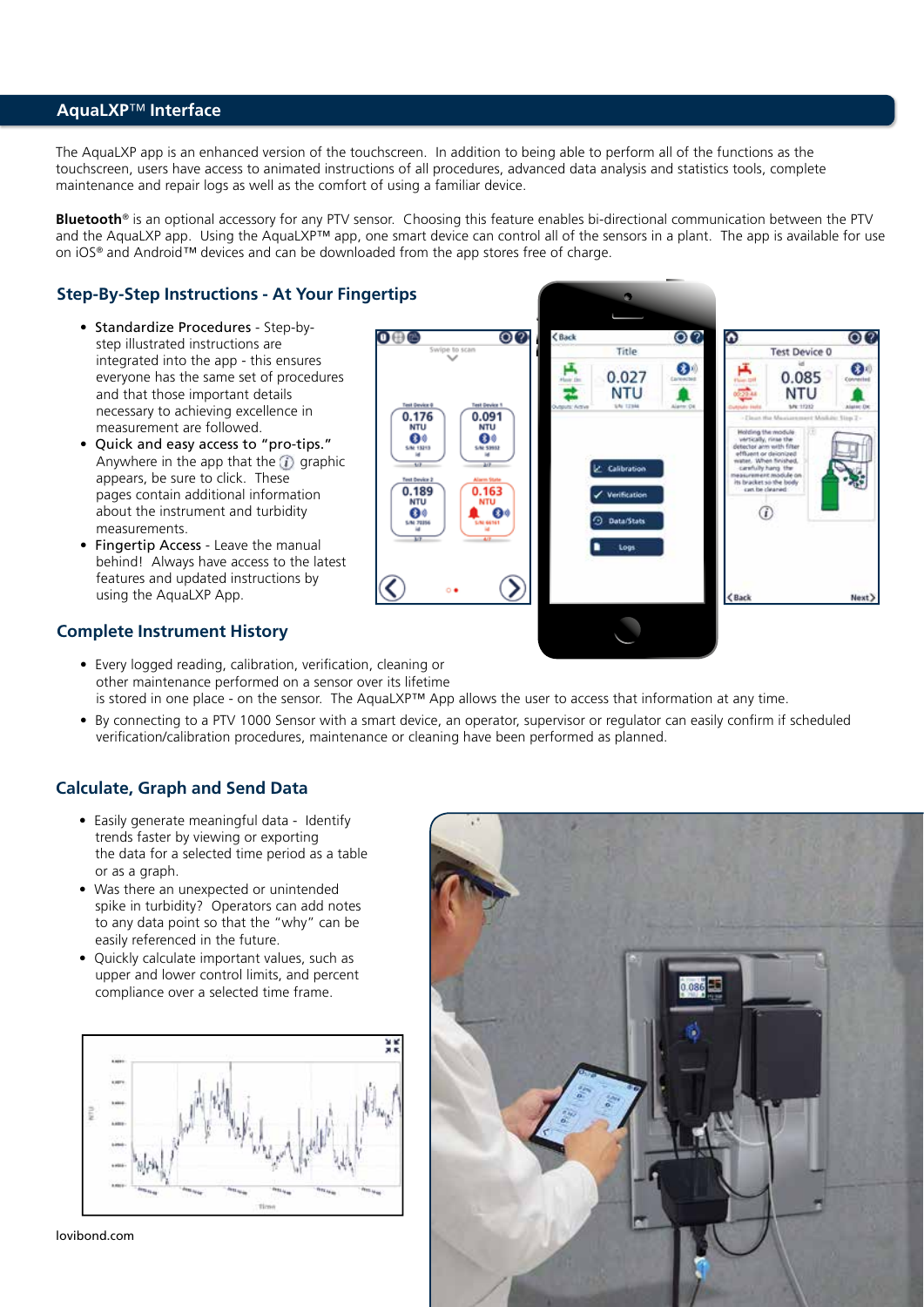#### **Calibration & Verification Standards**

#### **Wet Standards - for Calibration & Verification**

T-CAL Turbidity Standards from Lovibond® Tintometer® are primary standards that are US EPA and ISO compliant.

When you combine our T-CAL Turbidity Standards and our T-CAL**plus**™ packaging, turbidity standards have never been easier to use.

- Safe for the User our T-CAL**plus**™ packaging is durable and because the user never comes into contact with the solution, concerns over operator safety and exposure to chemicals are eliminated.
- Easy to Mix Simply squeeze and manipulate the packaging with your hands for about 1 minute to ensure it is thoroughly mixed, and it's ready to use!
- No Bubbles Bubbles in a sample are a major interference in turbidity measurement. Because standards need to be properly mixed before use, it can be difficult to properly prepare a standard and not create bubbles. Our T-CAL**plus**™ packaging is vacuum sealed, which allows users to easily mix the standard - without creating bubbles!
- Stable Formulation T-CAL Turbidity Standards have a long shelf life and there are no concerns about degradation in cold or freezing environments.

In addition to our T-CAL**plus**™ packaging, Lovibond® Tintometer® also offers our T-CAL standards in 500 ml bottles in a variety of concentrations.

Users can also purchase a 4000 NTU Stock Solution in order to prepare their own standards.



#### **Dry Verification Standards**

The Dry Verification Standard is an easy way for operators to quickly verify instrument performance - without the use of consumable standards.

The standard is available in two values - one for low range verification and the other for confirming high range values.

- Error proof insertion
- Easy to clean
- Robust Design



#### **Ordering Information**

| <b>Description</b>                                      | <b>Part Number</b> |
|---------------------------------------------------------|--------------------|
| T-CALplus™ Kit, 5.0 NTU<br>For Calibration              | 48 01 02 35        |
| T-CALplus™ Kit, 20.0 NTU<br>For Calibration             | 48 01 03 35        |
| T-CALplus <sup>™</sup> Kit, 0.3 NTU<br>For Verification | 48 01 00 35        |
| T-CALplus <sup>™</sup> Kit, 1.0 NTU<br>For Verification | 48 01 01 35        |
| T-CAL Standard, 0.3 NTU, 500 ml                         | 48 01 10 50        |
| T-CAL Standard, 1.0 NTU, 500 ml                         | 48 01 11 50        |
| T-CAL Standard, 5.0 NTU, 500 ml                         | 48 01 22 50        |
| T-CAL Standard, 20 NTU, 500 ml                          | 48 01 23 50        |
| Formazin Stock Solution, 4000 NTU                       |                    |
| $100 \mathrm{m}$                                        | 194141             |
| 250 ml                                                  | 19 41 42           |
| 500 ml                                                  | 19 21 30           |

| <b>Description</b>                                      | <b>Part Number</b> |
|---------------------------------------------------------|--------------------|
| <b>Calibration Tube Replacement (Blue)</b>              | 19806-062          |
| Dry Verification Device, in case<br>less than 10 NTU    | 19806-111          |
| Dry Verification Device, in case<br>greater than 10 NTU | 19806-110          |
| Pipette                                                 | 36 52 30           |
| <b>Pippette Tips</b>                                    | 36 52 31           |

#### **Description**

| TB 250 WL Portable Turbidimeter   | 19 42 00 |
|-----------------------------------|----------|
| TB 250 IR Portable Turbidimeter   | 19 42 10 |
| TB 210 IR Portable Turbidimeter   | 20.60.20 |
| TB 300 IR Laboratory Turbidimeter | 19 40 00 |
|                                   |          |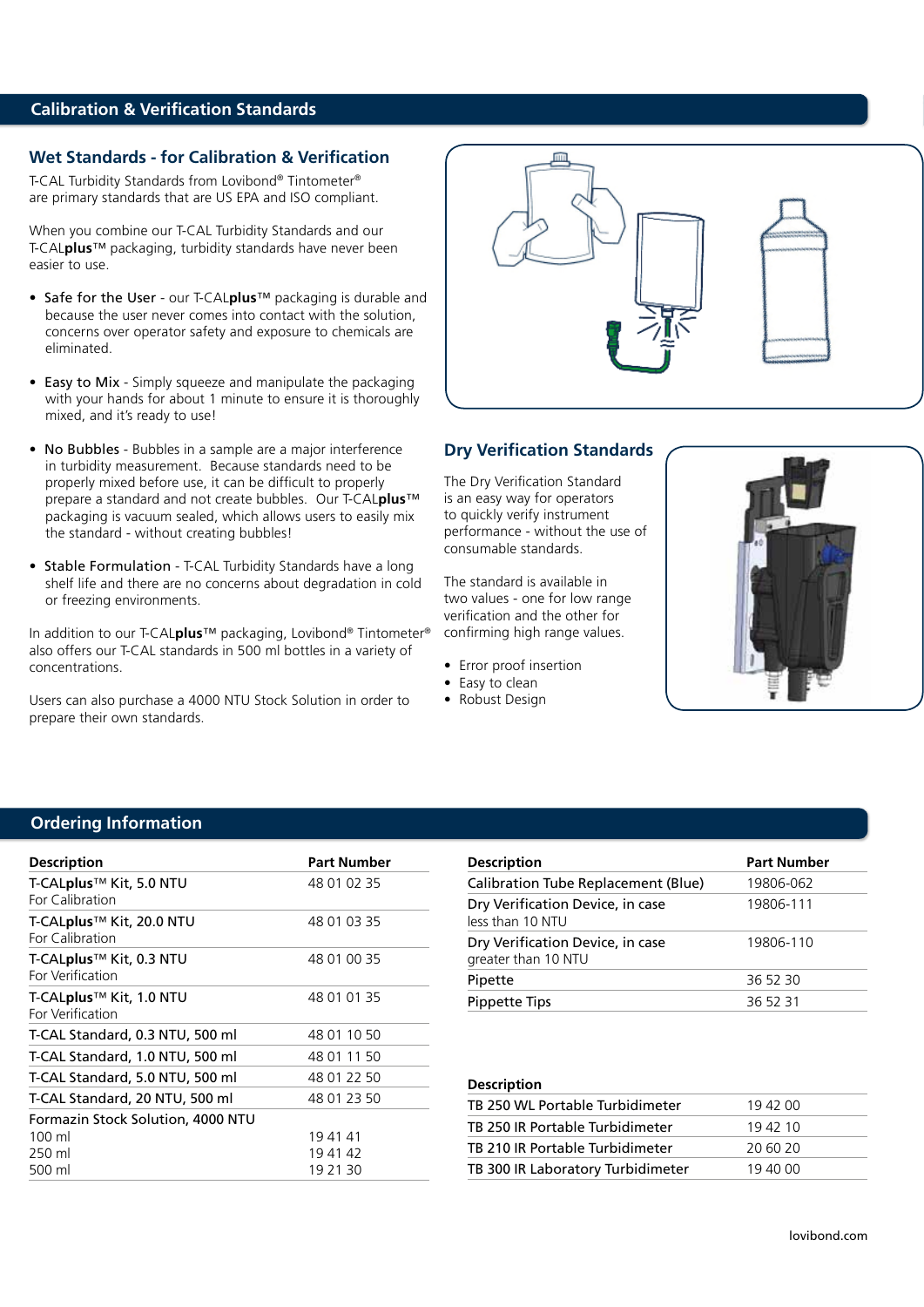### **Instrument Ordering Information**

Many configurations of the PTV instruments are available. Select the options that work best for your facility.

|                                                                                                                             | 6 | 1 |  | 6 |  |
|-----------------------------------------------------------------------------------------------------------------------------|---|---|--|---|--|
| Flow Body<br>Mounting Hardware<br>Mounting Accessories<br>Tubing & Fittings Kits<br>T-CALplus® Kit, 5.0 NTU<br>Cleaning Pad |   |   |  |   |  |
| Manual & Documentation<br>Light Source / Compliance<br>PTV 1000 (White LED) / US EPA -----------------3                     |   |   |  |   |  |
| PTV 2000 (Red LED) / US EPA --------------------4<br>Integrated Flow Indicator                                              |   |   |  |   |  |
| <b>Electrical Source</b>                                                                                                    |   |   |  |   |  |
| <b>Communication to SCADA</b>                                                                                               |   |   |  |   |  |
| Communication to User Interface                                                                                             |   |   |  |   |  |

\* 2 x 4-20 mA supplied with Junction Box Option;

\*\* Subject to regional availability. Please contact us for details.

\*\*\*Contact us for date of availability